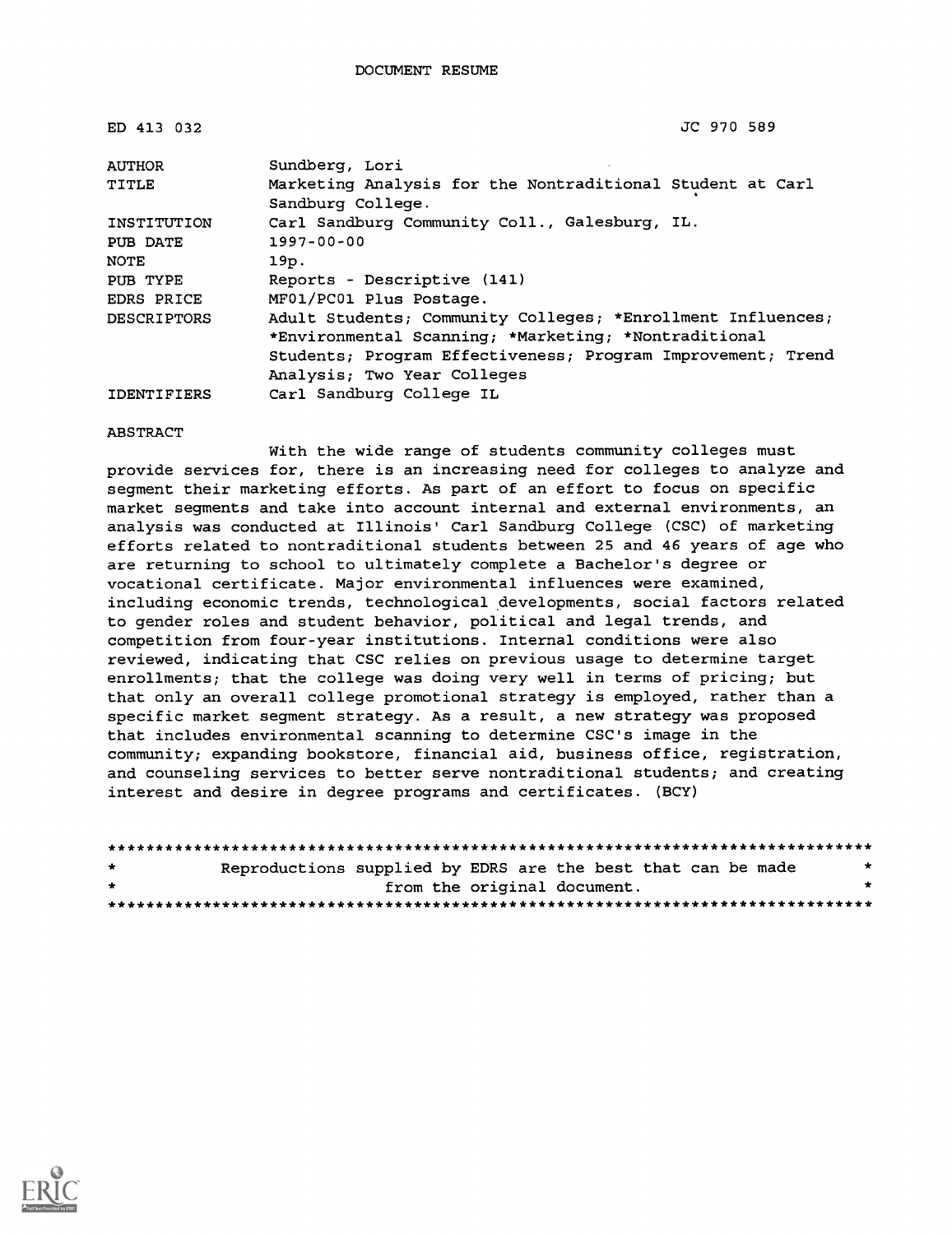### Marketing Analysis for the Nontraditional Student at Carl Sandburg College

Lori Sundberg

Carl Sandburg Community College

U.S. DEPARTMENT OF EDUCATION<br>Office of Educational Research and Improvement<br>EDUCATIONAL RESOURCES INFORMATION **This document has been reproduced as<br>received from the person or organization**<br>originating it.

Minor changes have been made to improve reproduction quality.

Points of view or opinions stated in this document do not necessarily represent official OERI position or policy.

"PERMISSION TO REPRODUCE THIS MATERIAL HAS BEEN GRANTED BY

L. Sundberg

TO THE EDUCATIONAL RESOURCES INFORMATION CENTER (ERIC)."

ofto Be

BEST COPY AVAILABLE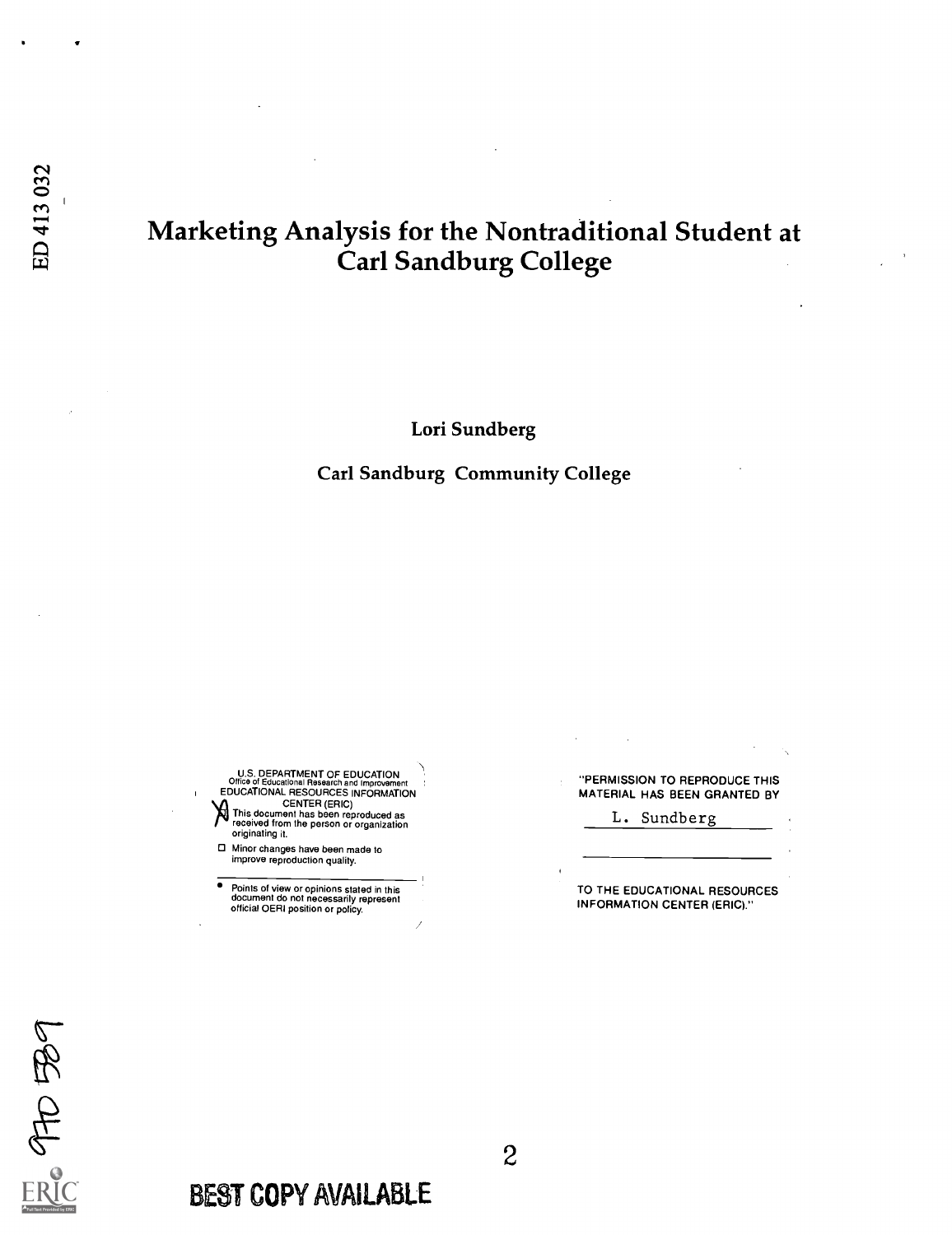#### **Abstract**

With the wide range of students community colleges must provide services for, there is an increasing need to analyze and segment the marketing efforts of the college, and direct the marketing dollars in a much more specific way. Analyses need to be done on specific markets, which take into consideration the external environment as well as the internal environment of the community college. This paper is an analysis of the marketing efforts of Carl Sandburg College's nontraditional market segment and the recommendations for a more comprehensive approach to the marketing for the nontraditional student. This analysis focuses on Carl Sandburg College and provides specific details about the College's external and internal environment; a general overview of how community colleges operate; what issues are facing Carl Sandburg College and how this will affect them in the future; and lastly, what this means to the recruitment and marketing efforts for the nontraditional student market segment.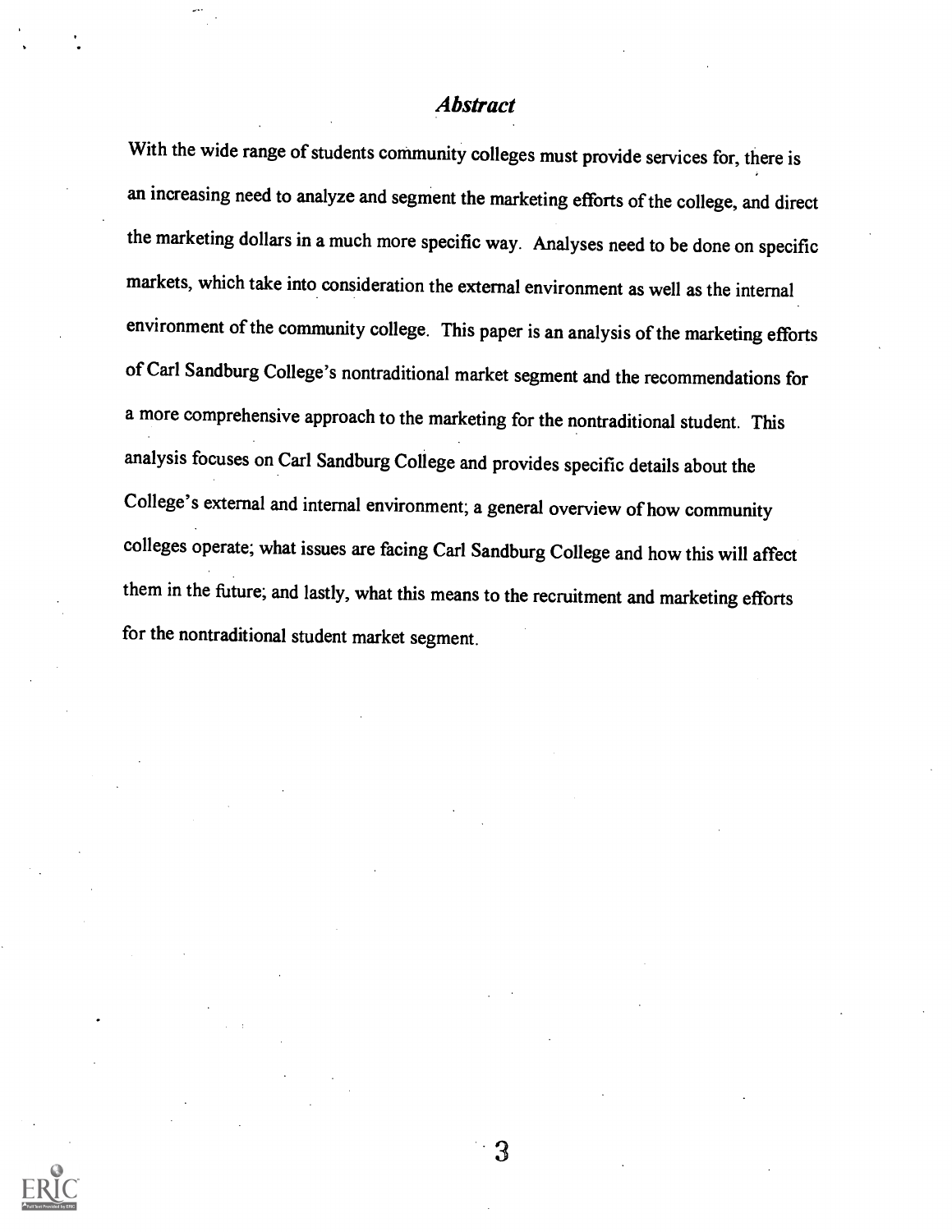## MARKETING ANALYSIS

 $\ddot{\phantom{a}}$ 

# FOR THE NONTRADITIONAL STUDENT

AT

# CARL SANDBURG COLLEGE

4

AUTHOR: LORI SUNDBERG CARL SANDBURG COLLEGE 2232 S. LAKE STOREY RD. GALESBURG, IL 61401 309 - 341 -5242.

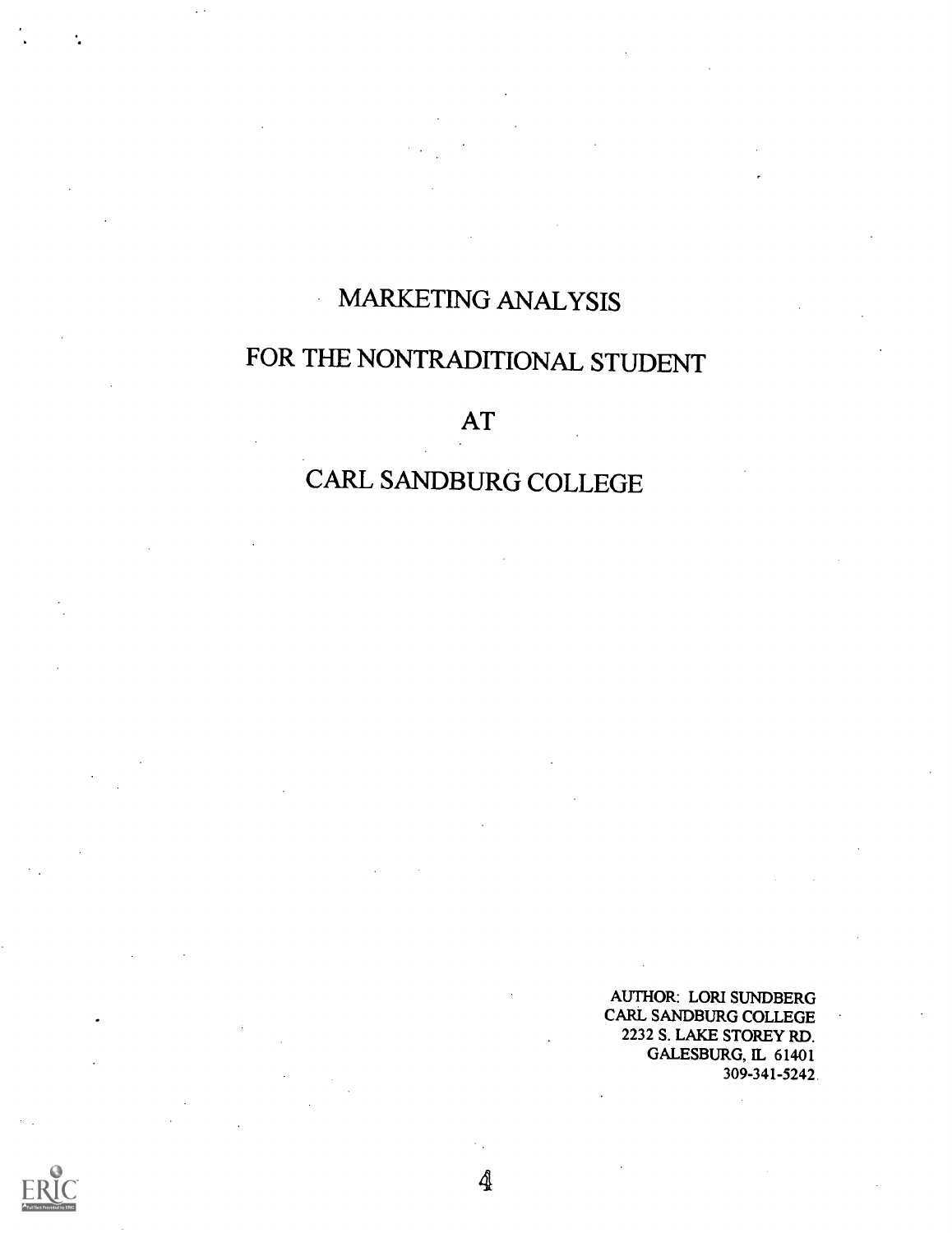Tyne of Organization and Background: Carl Sandburg College is a community college located in west-central Illinois. Carl Sandburg College (CSC) is largely a rural community college with an unusually large geographical district. The CSC district covers roughly 3,000 square miles with all or parts of ten counties. This significant geographical feature has made it necessary for CSC to have two other campuses to better serve its students. The Branch Campus is in Carthage, and The Extension Center is in Bushnell.

Much of the way community colleges are evaluated in regard to size is by enrollment numbers. Carl Sandburg College, while having a large geographical district is in fact, a smaller community college. Semester headcount enrollment totals are usually around 3,000 students. In 1995, CSC experienced the largest growth of any community college in the state. This year the trend is continuing, and CSC is experiencing its highest enrollment numbers since 1988. Information about the district seems to point at no specific reason for this surge in growth. Unemployment numbers have frequently been tied to enrollment numbers, and in the CSC district they have been relatively low overall. The Marketing department at CSC has recently developed some new strategies, and this is perhaps one of the primary reasons for their growth.

CSC has an instructor to student ratio comparable to most private institutions. It usually averages 1 instructor to 12 students in a class room. This gives the student at CSC more individualized attention, and a greater chance of an instructor impacting a student's academic life in a meaningful way. CSC has 53 full time instructors and approximately 108 part time instructors. This has provided CSC with stability in terms of the instructional area.

CSC offers a wide variety of classes, programs, and services. Because of the nature and diversity of their customers, anyone from the community is a potential customer. Thus, CSC as all community colleges, has a wide range of needs to cover. CSC offers traditional course work intended for the university transfer student. This remains the largest segment of their business. In addition, CSC has a large vocational skills area. CSC also offers a wide variety of senior citizen programs, and will have to offer more in the coming years because of an aging population. CSC has a community, business, and industry program (CAM) which serves various businesses in the form of customized training. This is also

5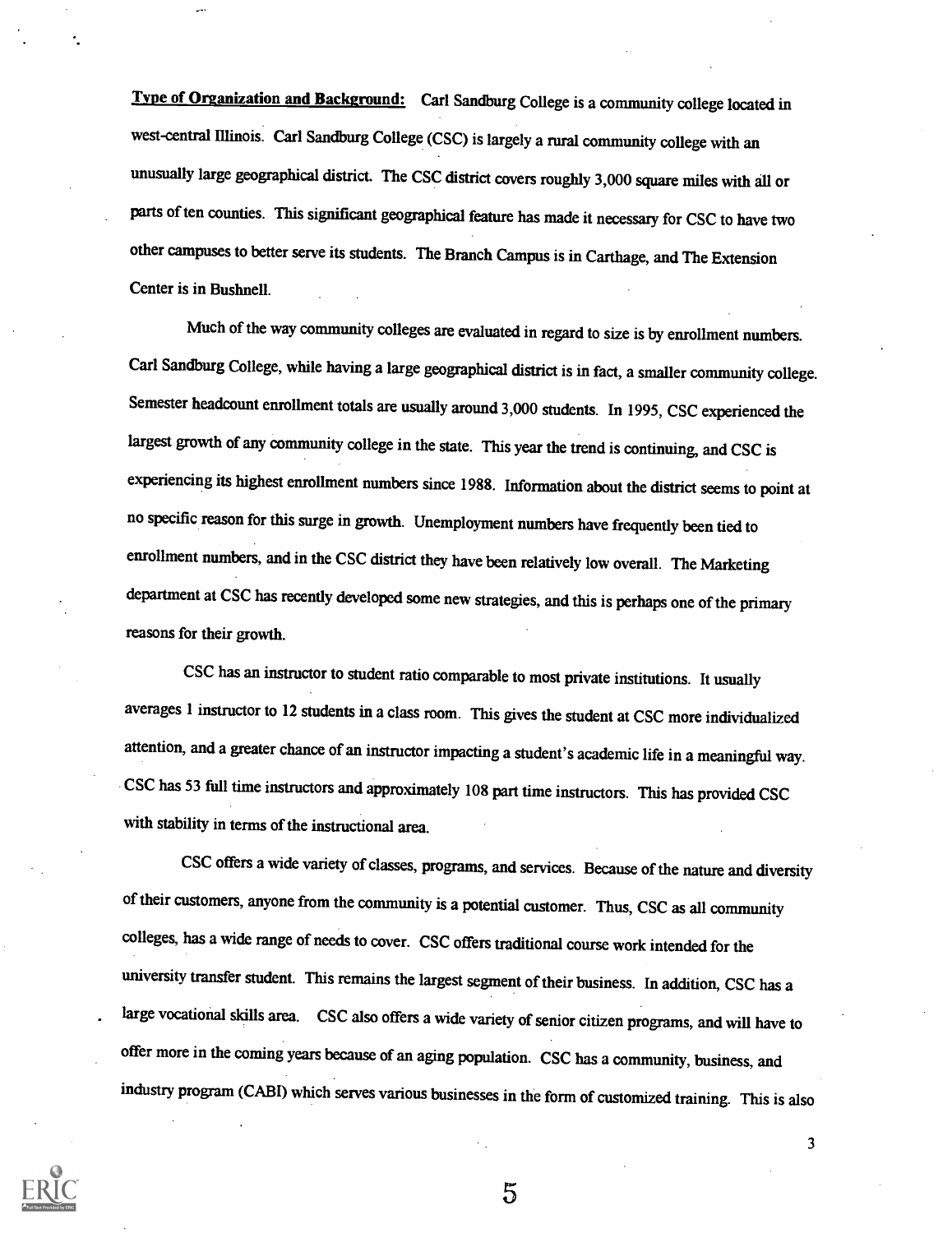a segment that is growing because of the increased need for retraining within companies. The Job Training and Partnership Act (JTPA) is part of the services CSC offers. In many districts this program is a stand alone and not part of the community college. In addition, CSC must remain committed to any other needs the community may have.

Revenues from community colleges are calculated based upon primarily three areas. These include tuition rates, state reimbursement, and community tax dollars from assessed valuations on real estate. These reimbursements are calculated on the number of semester hours generated. If any one of these areas is impacted, the overall picture can be affected dramatically. An example, in the 1980's when real estate values took a plunge, CSC was one of the hardest hit community colleges in the state. Consequently the money derived from that particular area decreased dramatically. Today in 1997, CSC is still not at the level it was before the drop. The number of semester hours generated at CSC is approximately 16,500 per semester at the main campus, 1,800 at The Branch Campus, and 425 at The Extension Center.

Product/Service to be Examined: As already stated, there are many different kinds of customers a community college must serve. In this analysis the focus will be on the adult who is returning to school in order to ultimately complete a bachelor's degree or a vocational degree. This particular student is traditional in the sense they are pursuing the same kinds of goals as their younger counterparts, but in fact are very different. This is an area of increasing growth in the community college system, and a very challenging area. These students have very different needs and responsibilities from the younger students. They have concerns over child care, class times, registration and bookstore hours, and financial aid to name a few. It may be their goals are the same as the younger student, but they need very different services from the College. If national trend predications are correct, this area will be one of the fastest growing areas for community colleges. Marketing will be very important, as well as customer service. Major Environmental Influences

**Economic:** Median family incomes have been speculated to have some impact by community college institutional researchers. In regard to Carl Sandburg College's district, median family income has dropped the last ten years on an average of 10 percent. This figure does not take into consideration the



6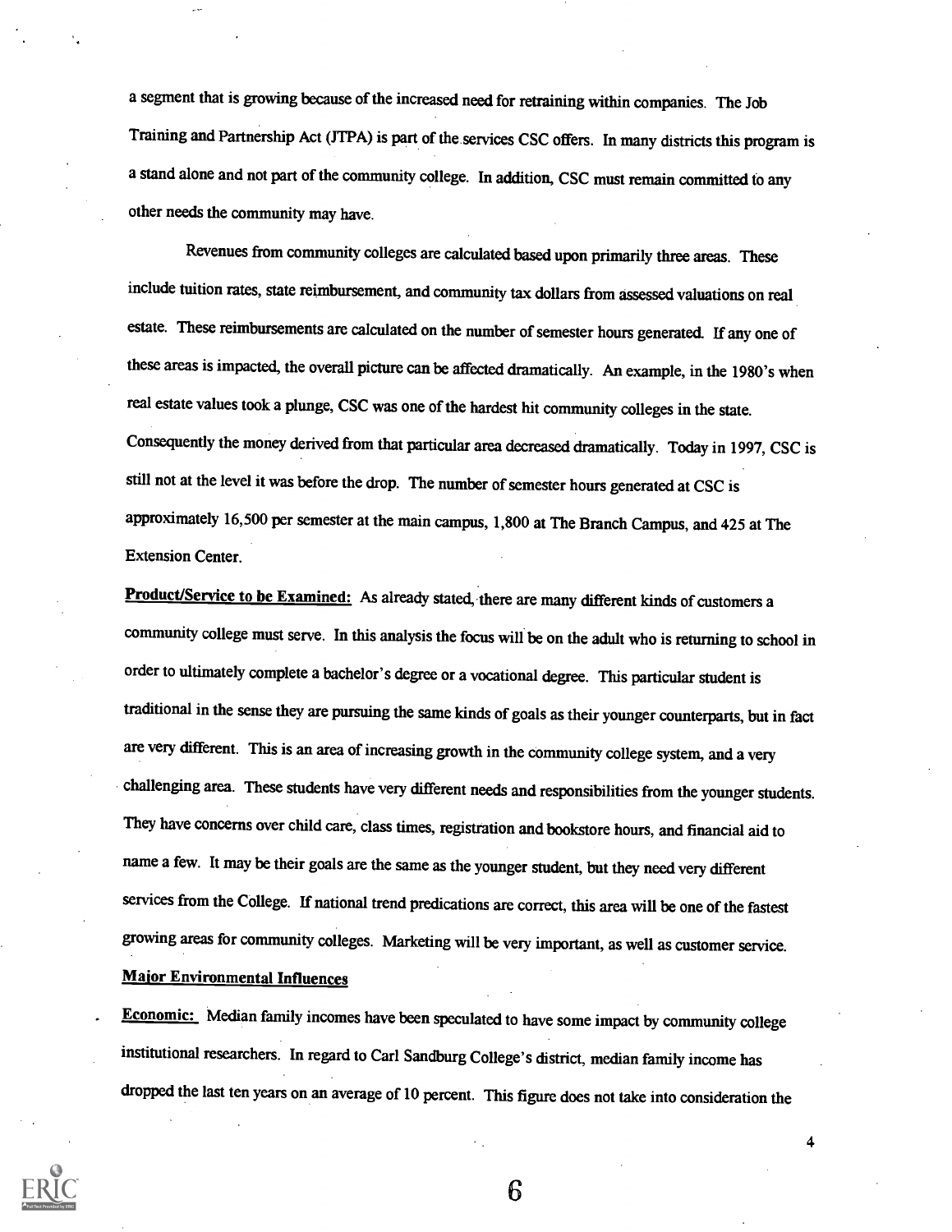consumer price index. In addition, today at CSC women comprise the majority of students, and quite possibly a relationship exists. At this time it is impossible to accurately determine if declining family income is impacting female enrollment, because information is not kept at CSC specifically on women over the age of 25 and under the age of 46. However, it can be speculated that because of declining income levels of households more women are being forced into the workplace. A college education of some kind is almost a requirement for employment opportunities to be available. Also, many women could be returning to school in an effort to obtain better employment.

Agriculture and manufacturing are the primary employment segments of the CSC district, therefore, downturns in either area can affect the college. Several years ago a major manufacturing firm left Galesburg leaving several hundred people unemployed. CSC realized a rise in enrollment due to the loss of this manufacturer. Conversely, when one of the major manufacturing firms needs retraining for their employees the College also has higher enrollments. Particularly in Carthage, where The Branch Campus is located, one manufacturing firm employs half of the total town population. Changes in this manufacturer's personnel, either in regard to retraining or layoffs, has the potential to significantly impact the College's enrollment numbers.

Changing trends in agriculture have also play a significant role for CSC. According to the American Association of Community Colleges recent annual report, Agricultural Services will be the number one industry with the largest growth in Illinois. There is an expected increase of 43,000 jobs between now and the year 2002. However, at the same time farming will show the biggest loss of jobs for the state. This should indicate to the College perhaps the agriculture program will need to change to reflect the changes that are occurring in the agricultural field if the College is going to remain competitive.

Another area with significant potential for economic impact is in the area of property taxes. Because the College derives almost one-third of their revenue from property taxes, changes in assessed valuations can have an enormous effect. CSC experienced just that scenario in the 1980's, and has still not recovered completely. In addition, tax caps are a constant threat to any increased funds from that particular area.

7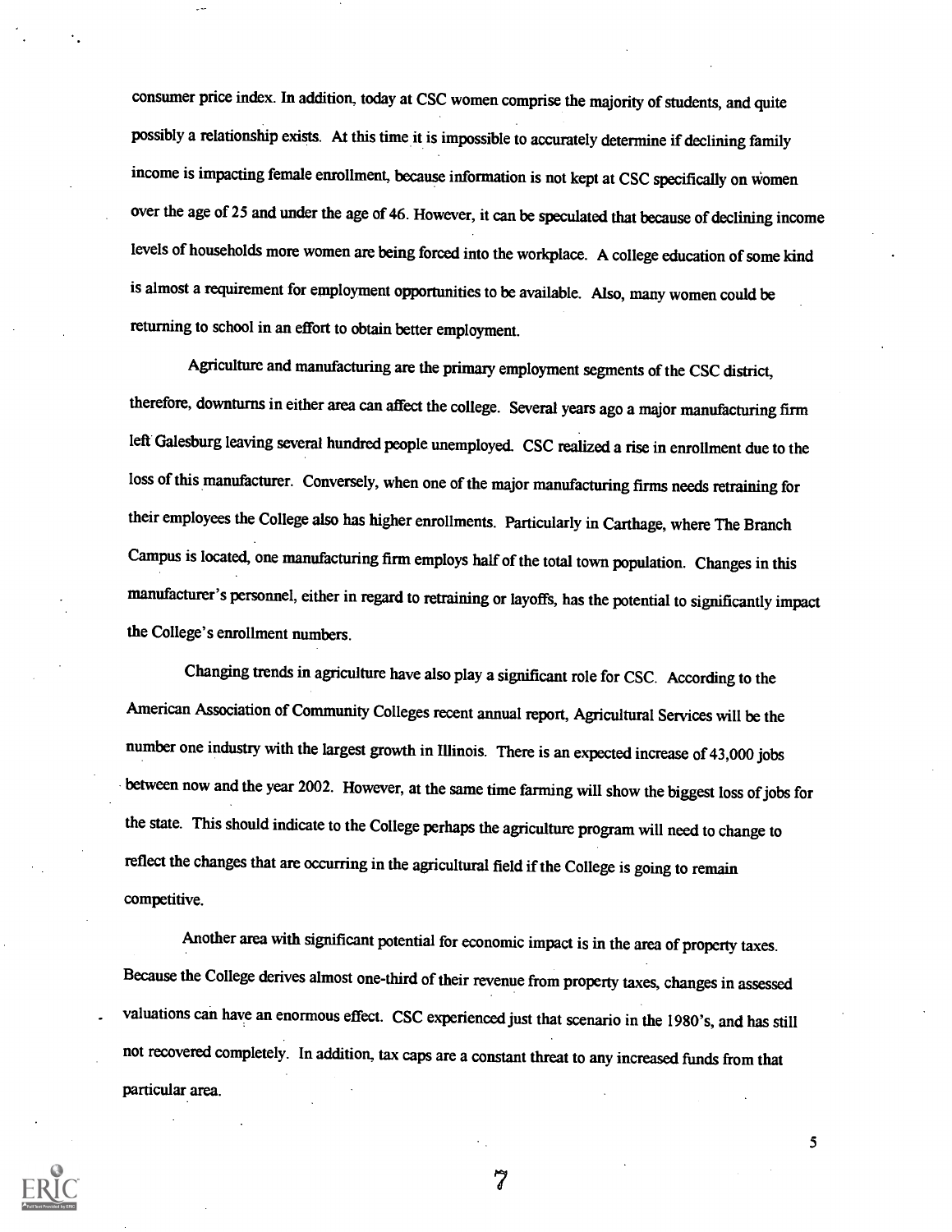Technological: Technology plays a significant role in regard to community colleges. In particular with the target market being examined, many people who have been in the work force need to have their technological skills updated or their employers are requiring degrees for any type of advancement. The community college provides an excellent way for people to return to school while still working, and the CABI program provides an excellent way for employers to update their employees. Educational institutions frequently are looked to for direction and leadership when it comes to the learning of new technology. This area will prove in the future to have great importance.

Another area many colleges are facing with some uncertainty is the advent of the Internet, and all the possibilities that exist with that form of communication. Already colleges are offering degree programs over the Internet. Currently, the University of Illinois at Urbana is offering two graduate programs over the Internet. This poses a dilemma for community colleges because of the district issue. Many questions have been raised about how tuition rates should be charged. This is an area that will perhaps cause the greatest change in the future for community colleges.

Technology in the area of distance learning is already a reality for CSC. CSC is now able to offer courses to The Branch Campus and The Extension Campus that would otherwise be unavailable through the use of distance learning. Currently, the College has distance learning classrooms, but technology is already moving forward with interactive computers allowing visual and audio display with the cost being a fraction of what the distance learning classroom costs. This will be area with tremendous growth potential.

Social: Social factors play a significant role in the target market of this analysis in regard to women. As more and more women are assuming the head of the household role, there is an increasing need for those women to be educated to be able to acquire jobs with better salaries.

Society also plays a role in the overall thinking about education. At a recent conference a representative from the Illinois Board of Higher Education stated that colleges are entering a period where students are behaving more like consumers. What this means is that no longer are people looking to educators to tell them what they need to know, but rather students are now telling colleges what they need to provide. In addition to telling them what they need to provide, they are also telling them how they need



8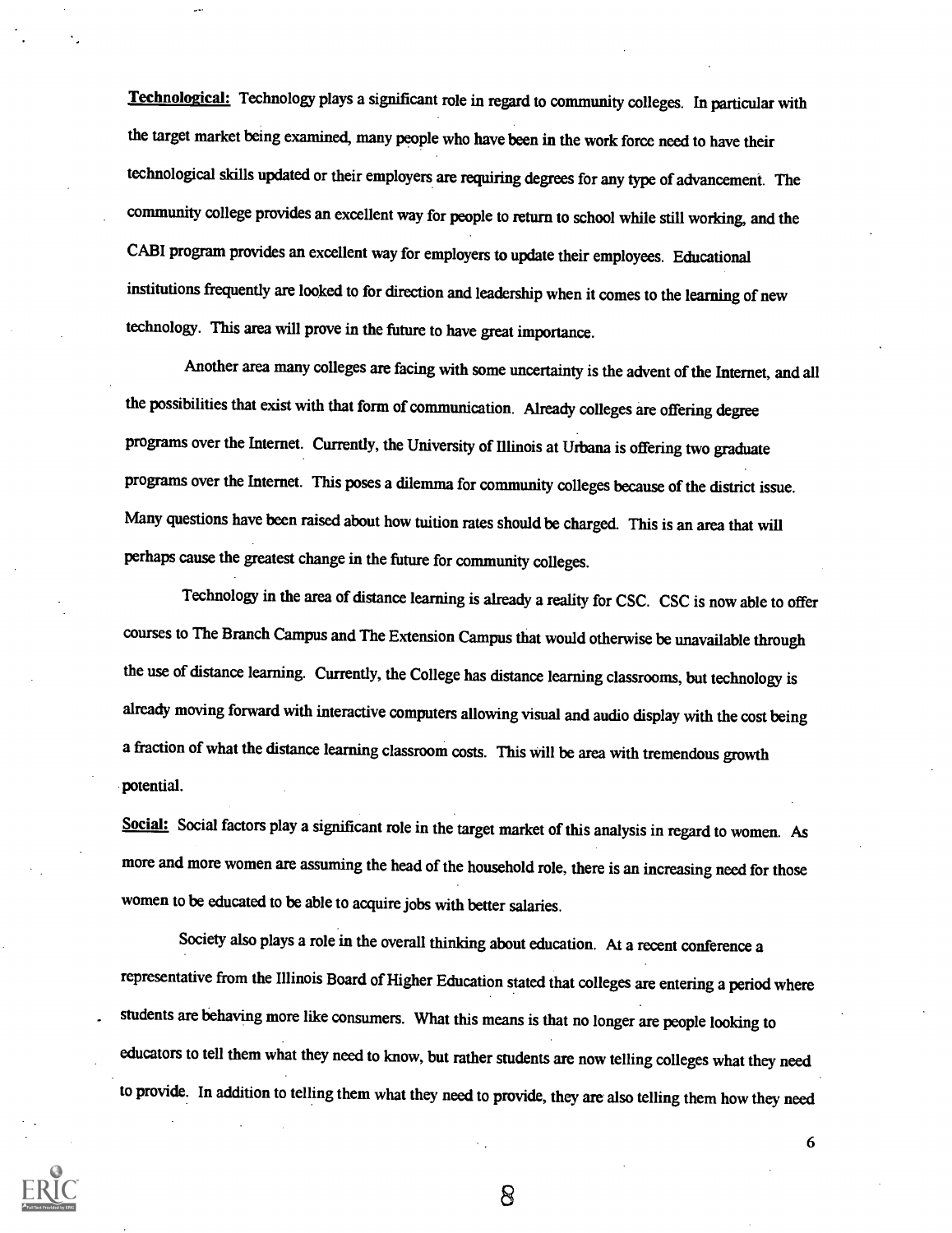to provide it. This switch in thinking has been coined "raw consumerism." This kind of thinking is forcing changes in how colleges think about teaching and learning, what services they offer, convenience, and most importantly what a big role customer service will have in the future. In essence, education is being thought of just like any other product, and the market will force changes whether colleges want to change or not.

Political/Legal: The role of government plays a role in the target market of this analysis. With the increased funding from the government for displaced homemakers, the Job Training and Partnership Act for displaced workers, and Family Literacy Programs, those persons in the target market are the most affected. The people that are most often affected by these programs are not the newly graduated traditional student, but rather the person already out in the work force, or those persons who have involuntarily left the work force. With increases or decreases in funding for these programs we can expect to see changes in enrollment numbers.

In addition to the various programs the government offers, politics in itself plays a role for community colleges. The current President of the United States is pro-education. To illustrate the link between politics and education one only had to listen to the State-of the-Union address after the President was inaugurated. Education in all age groups was at the top of the agenda. College presidents, and their affiliated organizations meet with both state and federal politicians to ensure their programs and colleges are not forgotten. With at least one-third of the direct revenue coming from the state, and additional grants from the various federal programs, government plays a significant role in community colleges.

Community colleges are governed by an elected Board of Trustees. This area also contributes a political element to the process. Because these people are elected, they do feel the need to respond to voter complaints or concerns. The Board frequently does a balancing act between the general public, and the best interests of the College. Unfortunately for the staff and students of CSC, there are instances when the voting public drives monetary decisions of the Board.

Competitive: The primary competitors for the nontraditional student are the four-year universities. Because community colleges are assigned districts, out of district costs are usually much higher. In addition, the student will also have to commute at least some distance. In either case, unless the student is



9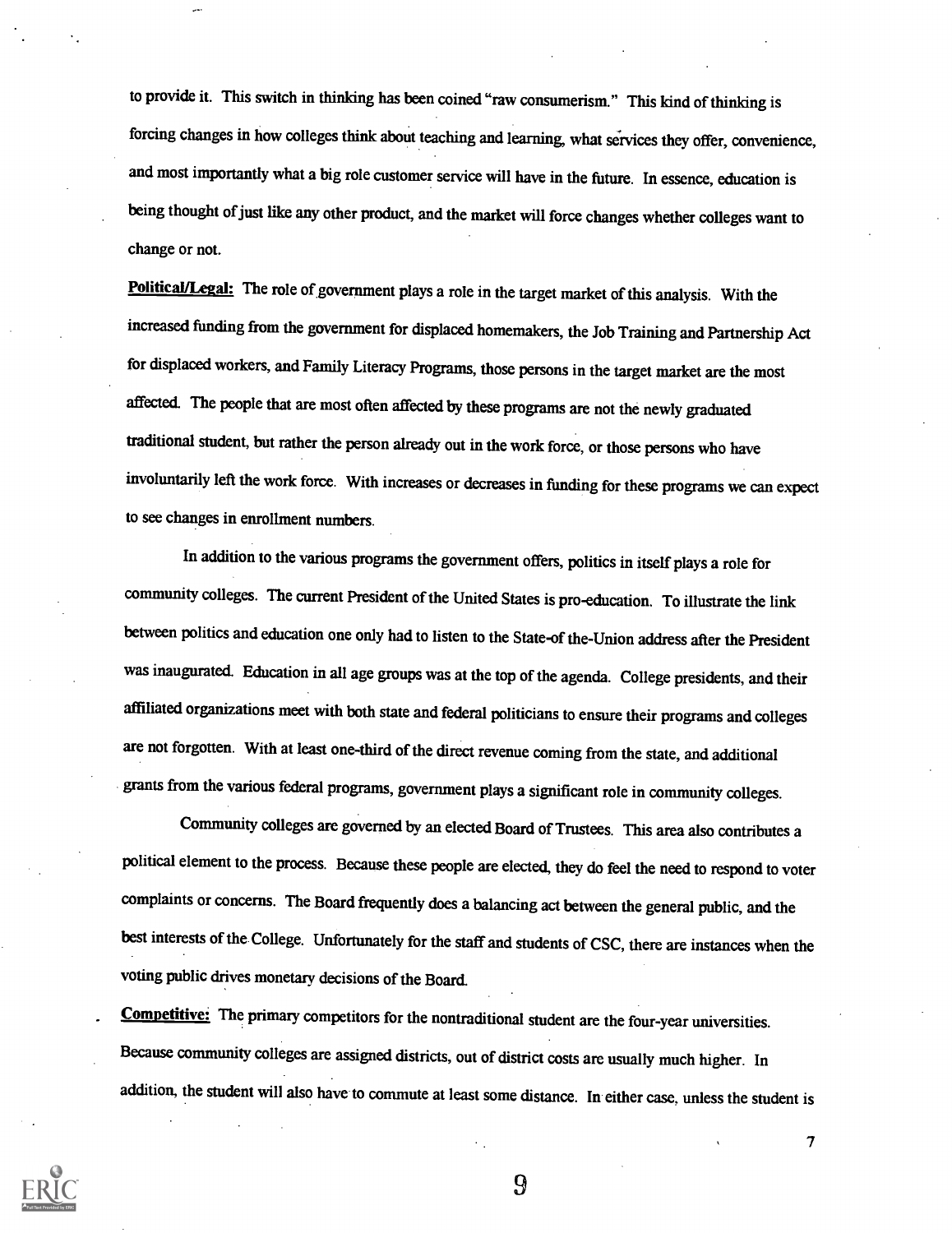going to another community college for a vocational program CSC does not have, usually they do not lose students to other community colleges, but rather to. the four-year universities. Four-year universities do not represent an overwhelming threat because of their higher tuition rates, but the private colleges are increasingly offering very attractive financial packages that are luring some students away from CSC. Major competitors of the four-year colleges include: Western Illinois University, Illinois State University, Monmouth College, Knox College, and Bradley. Even with higher tuition rates, some nontraditional students will choose a four-year college because of the perception that community colleges provide a lesser quality of education. Community colleges have been and still are seen as the step between high school and real college.

CSC also competes with the potential nontraditional student's leisure time. There is an opportunity cost of going back to college. The student is giving up a considerable amount of their time that could be spent either in leisure, work, or with family. CSC must be able to communicate the benefits of returning to college as outweighing the cost of staying at home. The benefits could include increased wage potential, a more challenging career, or self-fulfillment.

Target Market: The target market is considered the nontraditional student. For the purpose of this analysis that will include those persons over 25 years of age and under 46 years of age.

At this time Carl Sandburg College is using usage as their segmentation base. Based upon prior enrollments, the College determines a desired approximate number of students based upon age and program type. Until just a few years ago, marketing at CSC was more reactive than proactive. Declining enrollments in the various vocational and baccalaureate program areas caused an increase in marketing for those areas. For programs suffering low enrollments, recruitment efforts are stepped up to increase the numbers. When there was a decline in the number of high school students choosing the College, recruitment and marketing efforts are increased for that particular age group. New programs also warranted additional marketing efforts for that particular area. Currently, a survey is being used to identify the radio, television, and newspaper the students are using, to effectively reach the CSC population with their advertising efforts. However, the survey is being used for those already enrolled students.

to

 $\mathbf{R}$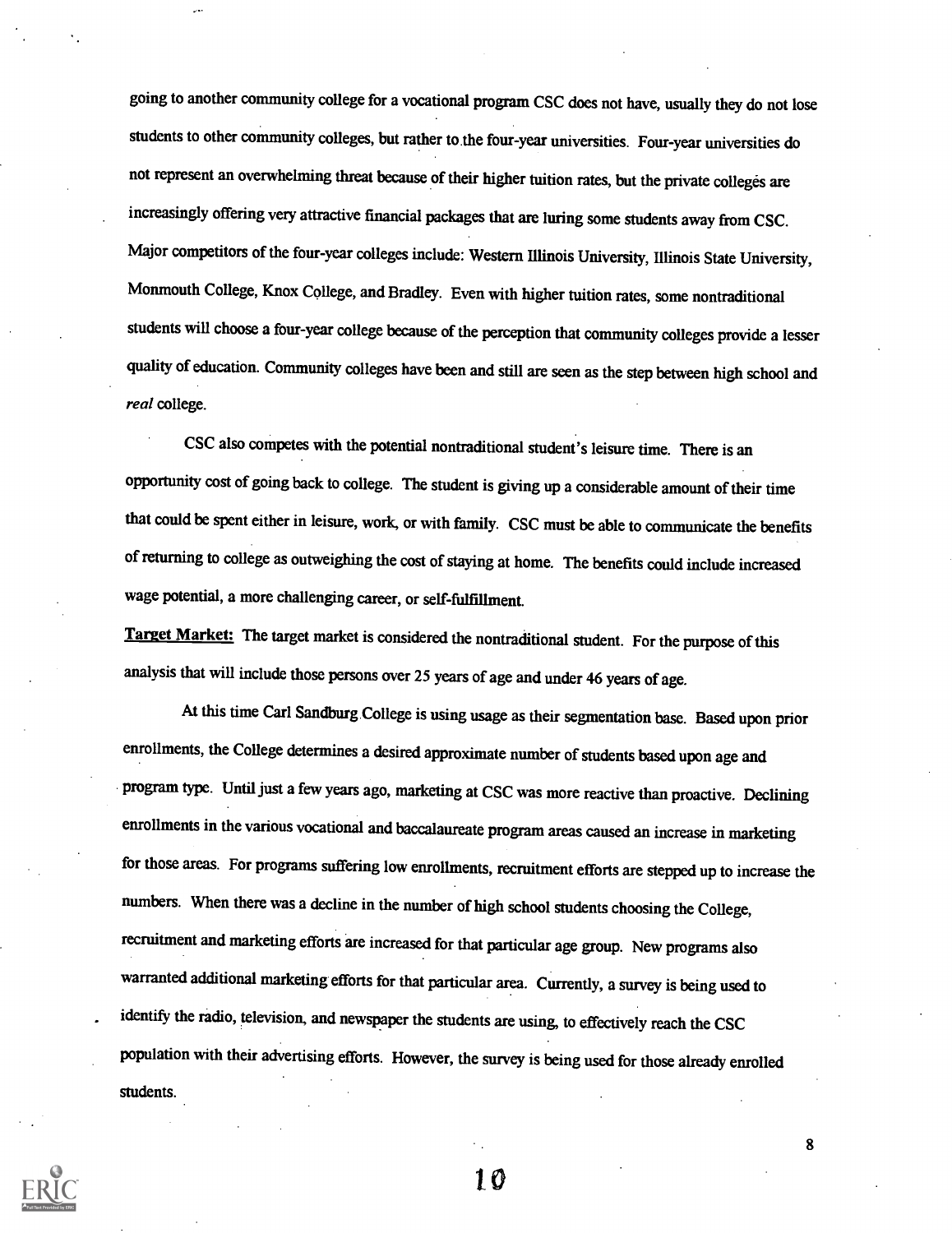In the last few years CSC has taken a more proactive approach to their marketing efforts. Television ads were recently ran of successful CSC graduates in the community with their recommendation that CSC was the place "where learning never ends." This was an excellent ad designed to convince potential students that the opportunity cost of going back to school would be worth the effort, and they too could be successful if they obtained a degree from CSC. In using successful people already in the community, the potential student could in some cases personally identify with the former graduate. In addition, two years ago a Sandburg Days Festival was started to educate people about Carl Sandburg, and to bring more people to the CSC campus. This has been a very successful event for the College in increasing awareness.

Product strategy: CSC provides a range of certificate, vocational, or Associate degree programs intended for transfer to a four-year college. Buyers of a certificate program include usually those people with a high school degree only who are either unemployed or employed in a minimum wage position. A certificate program is usually less than a year in time for completion. This student feels with a minimum time and money investment he or she can become employed or better employed. Programs that are offered include limited radiography, nurse aid, desktop publishing, agriculture technician, and various welding and industrial. Competition from other community colleges would exist only if CSC did not have a particular certificate program. In many cases for those program areas, CSC has a cooperative agreement with the other community colleges, and CSC students are allowed to cross over district lines without outof-district tuition penalties.

Buyers of vocational programs are very much the same as the certificate buyers. The time and money investment is greater with most vocational programs ranging from a minimum of one year to a maximum of two years. These programs include registered nurse, mortuary science, cosmetology, automotive, auto body, and various business and secretarial programs. Competition is much the same as the certificate program. If particular programs are offered elsewhere that are not offered at CSC the student will most likely be able to attend the other college for in-district prices.

Two-year Associate Degree programs are intended for transfer to a four-year college. CSC offers an Associate in Arts, Associate in Science, and Associate in Fine Arts. Buyers of these programs are



11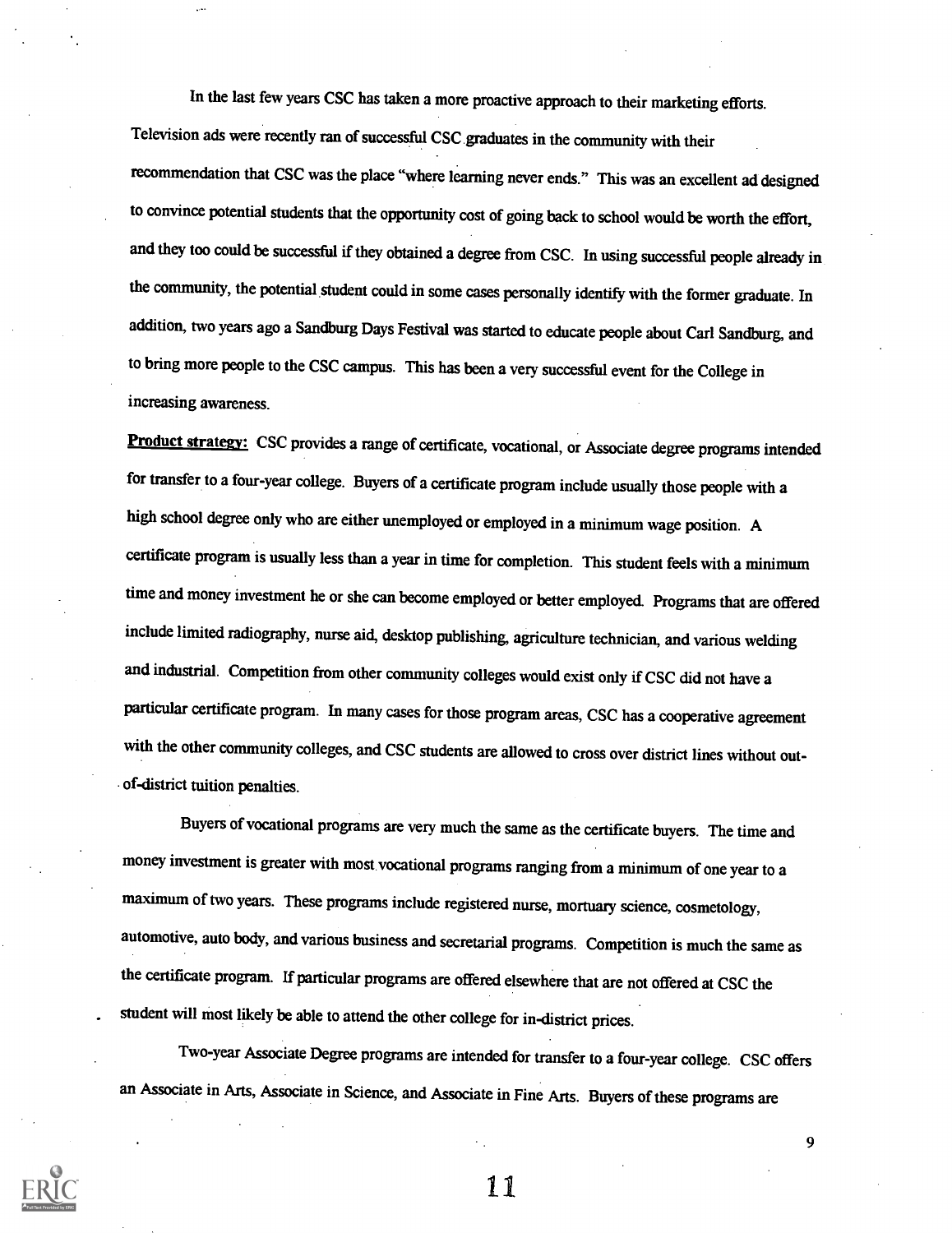different from the other two categories. These buyers have made a much greater time and money commitment. The ultimate goal is a bachelor's degree from a four-year university. Competition from the four- year universities becomes much more of a issue for these buyers.

CSC compares well to the four-year colleges in preparing students academically. Reports from those colleges indicate CSC students have better GPA's than their native students. The majority of transfers for all students from CSC are to Northern Illinois University, University of Illinois at Champaign, Western Illinois University, Southern Illinois University, and Eastern Illinois University, Knox College, Monmouth College, and Bradley.

The perception of CSC, as with many community colleges, is different than the actual. Frequently people still consider community colleges to be a sub-standard level of college. This has been an image that community colleges have been trying to overcome for many years. It is sketchy at this time to tell what the perception is for CSC. There has been no formal evaluations done with students or the community to determine perception or image. Environmental scanning would help with this area in determining what the image is of the college in the community.

In relation to the target market of 25-45 year old students, CSC provides an excellent beginning to their educational career. CSC has an average of 1 instructor to 12 students. This ratio provides the students with a direct relationship with an instructor that can provide for a meaningful interaction. Because students in the target market have been out of the educational area for usually at least a few years, returning to school can cause anxieties and concerns over performance. A smaller teacher to student ratio can provide that little extra attention that is frequently needed until the student becomes comfortable back in the educational environment. For many students to return to a university with a lecture hall of 300 students is too overwhelming considering they have not been in educational area for at least some years.

CSC provides a wide range of financial aid. A campaign has been underway to increase the number of scholarships in the vocational and certificate program. Because local businesses have been having increased difficulty finding good employees they have been willing to give scholarships toward their particular program area. This campaign is providing a number of benefits for both CSC and the students. The business sponsoring the scholarships interviews several students, and choose one which



12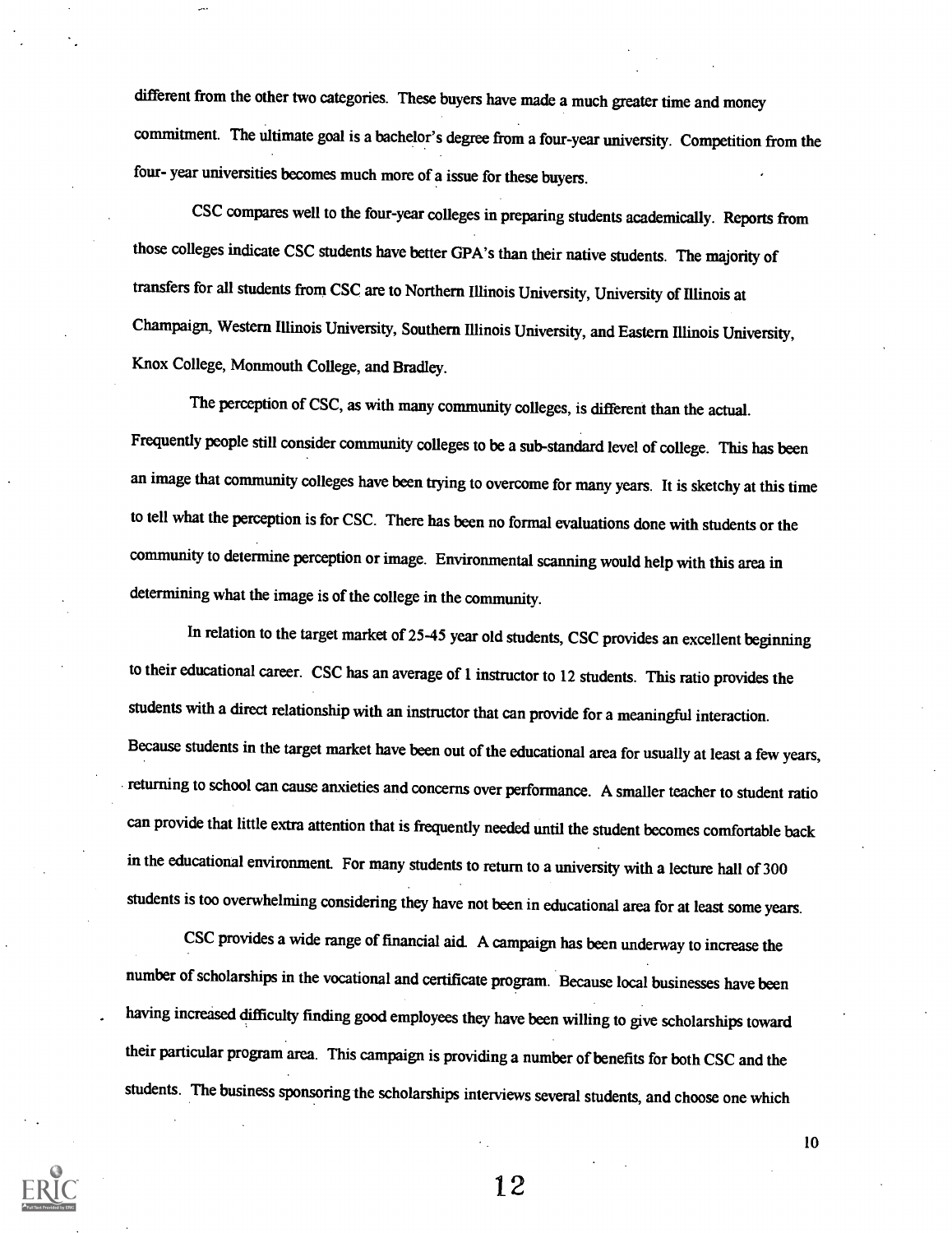they believe may best fit into their operation. A contract is then entered into by both the student and the business with each side agreeing to certain items. Some of these items include a minimum GPA and attendance record for the student in exchange for the scholarship. In return for this monetary gift, the students are also offered a paid internship with their participating business. This provides the business with a potential employee, and it provides the student with the very high probability of a job at graduation. This program has helped both in recruitment, and is hoped to help in retainment for students. This type of program would be a benefit that could not be gained from an out-of-district community college. In addition to these scholarships the College offers Federal and State aid, academic, and talent grants.

Price is the perhaps the best argument for a community college for those students transferring. Tuition rates at the universities are roughly twice that of the community college. Tuition rates at CSC are \$47.00 per credit hour, and at most of the other state universities the price per hour is at least \$85.00. At private colleges, the figure is much higher. In addition to the credit hour price, the student will have travel costs usually greater than those they would have for CSC. While this does not appear significant, travel will amount to a substantial amount when it is not possible to juggle classes on the same time schedules.

The benefits a four-year college could offer that CSC could not is the availability of more classes at several different times. Because of the much larger studentbody four-year colleges offer many of the same courses, especially those general requirements, several times during a semester. For the target market this could be a very valuable benefit. Many of those students in the target market have other responsibilities such as family and jobs, and the flexibility of additional course times could make the difference for them.

Another benefit for the four-year college student is there is not another transition to make after the first two years. If a student begins their academic career at one particular school there is an advantage to completing there as well. The initial transition of beginning school is the only transition the student would have to make.

Pricing Strategy: Pricing is an issue for the community college that is somewhat different than for a profit business. The Illinois Community College Board (ICCB) regulates to some degree the amount that



13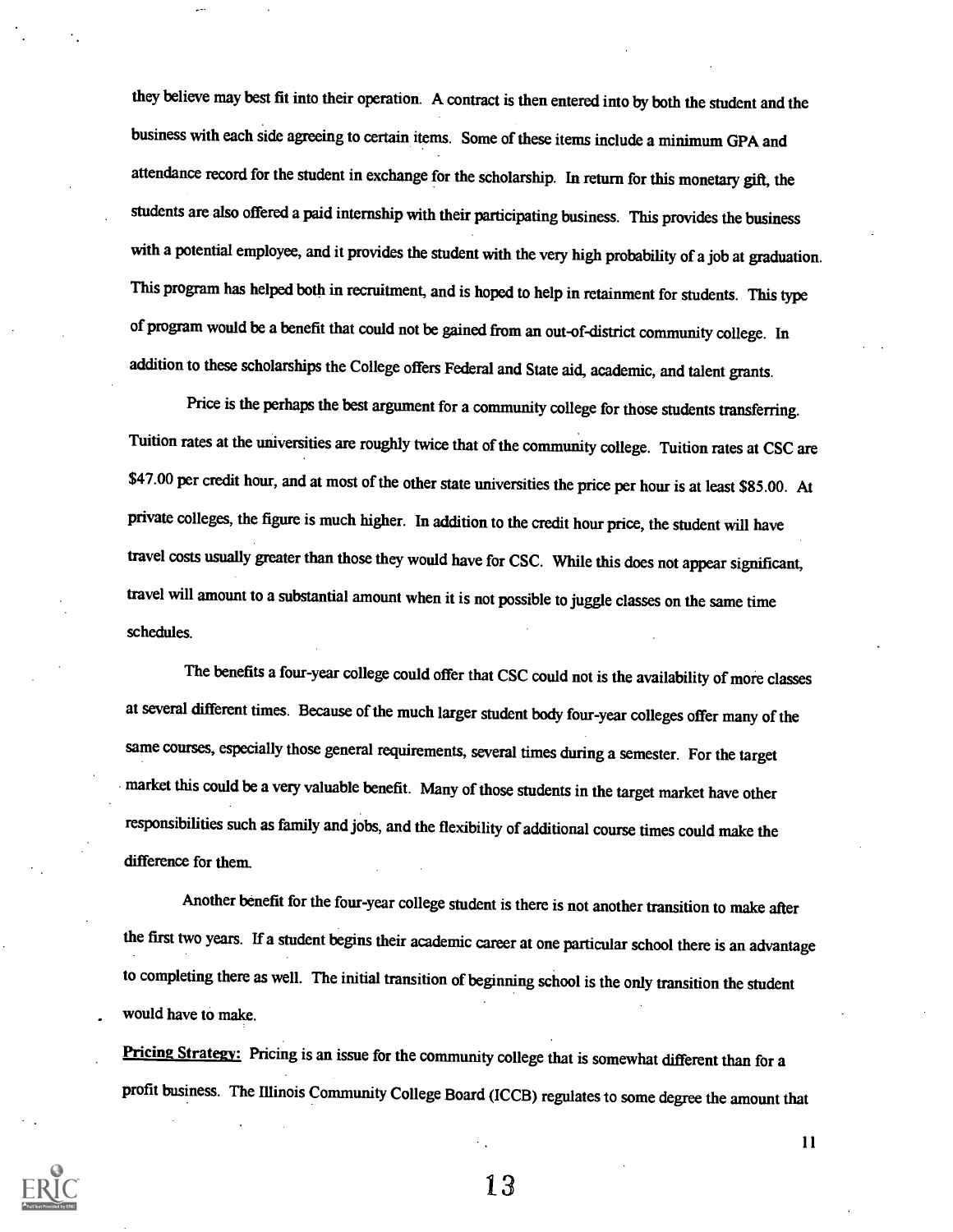can be charged for tuition rates. By law, tuition rates cannot exceed one-third of the total amount of revenue generated for a credit hour. Because revenue is generated from tuition rates, property tax valuations, and also state reimbursement, tuition paid by the student cannot exceed one-third of the total. However, this does leave room forsome pricing adjustments. This area of pricing falls upon the Board of Trustees to regulate. As already mentioned, because Trustees are sensitive to voter opinion, what little amount of leeway that is given to the college can become political. In addition, Trustees also look to tuition rates charged by other neighboring community colleges to draw some conclusions. The problem with this form of pricing is neighboring community colleges may have other resources and considerations that may not make them a comparable choice in analyzing tuition prices.

Promotional Strategy: At the present time a specific strategy for the target market is not being employed, but rather an overall college promotion. The College is promoting the message of quality education at an affordable price, but it is directed to an overall group of people. The College currently uses radio, newspaper, and television commercials in those areas in which current students have indicated use. The College is in its second year of a Carl Sandburg Days Festival honoring Carl Sandburg's contribution to the beginnings of the College. This festival is done to bring more people to the campus for various activities in addition to heightening awareness of the College.

The College has two recruiters who also promote the programs. Their jobs involve being very active with the high schools and various job fairs, but once again the students who are targeted are graduating high school students. The 25-45 year old age range is left out of these efforts.

Counselors provide a key area for recruitment as well. This is an area many people in the target market use. In trying to determine if and what program a student wants to enroll, frequently those people in the target market use counselors more than their younger counterparts. They usually have more questions, and more specific needs.

CSC makes very good use of outdoor and indoor signage. They have approximately 30 outdoor signs, and a variety inside as well. They are well represented in the city and telephone directory. In addition to these publications, CSC publishes a catalog every year and a course schedule twice a year. CSC is no longer mailing course schedules to every household as in the past. CSC is the only community



14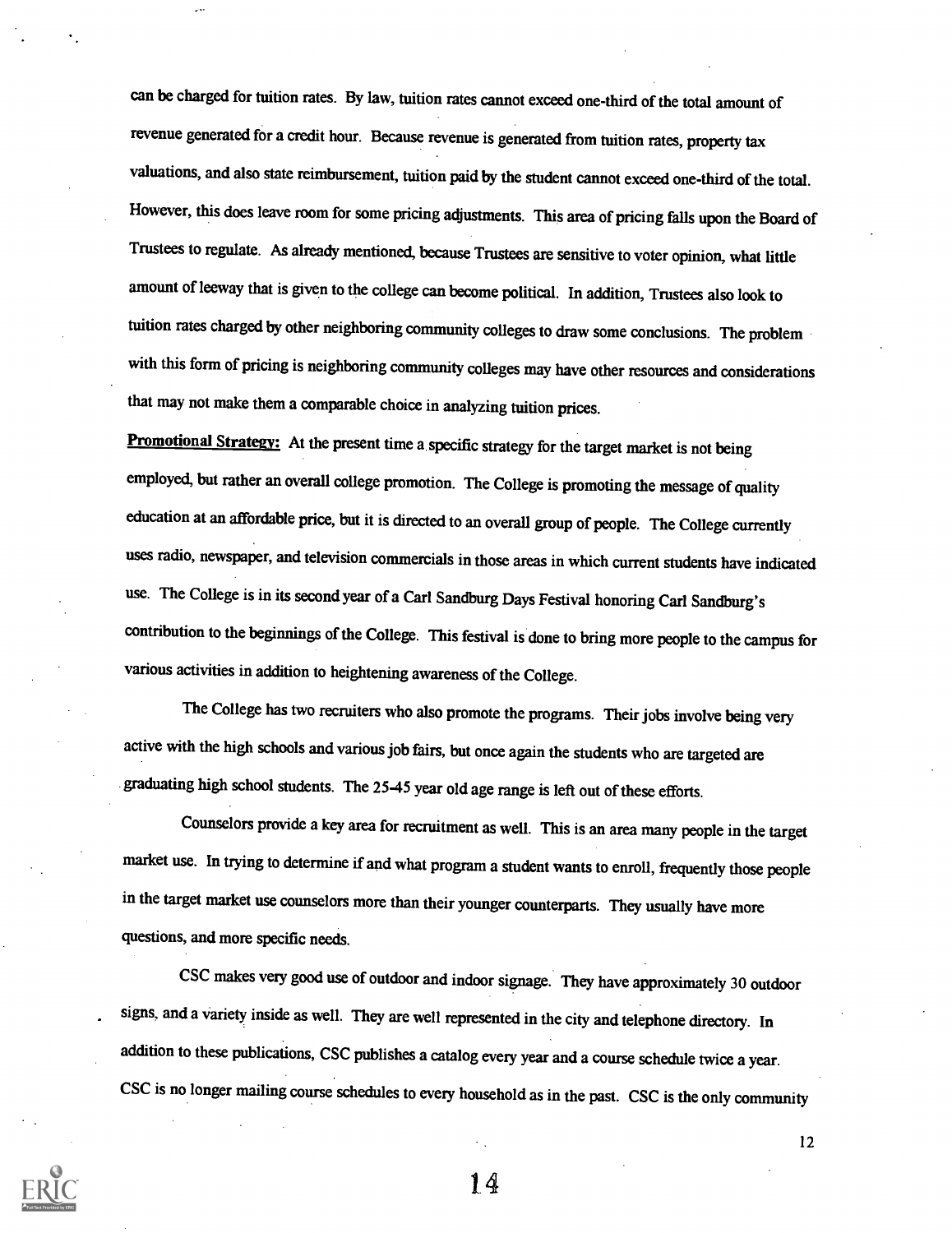college in the state that does not do a bulk mailing of schedules. Instead course schedules are distributed to key locations throughout the district in an effort to reduce mailing costs and printing costs for additional schedules. The CABI program does mail course schedules to all of its businesses.

Distribution Strategy: Distribution of the product is actually the delivery of classes to the students. For CSC, distribution involves the main campus, The Branch Campus, The Extension Center, Henry C. Hill Correctional Center, and all cooperative agreements with other community colleges. In regard to the target market, some key issues include the time of day or night classes are offered, the number of classes offered, and the location. All three of the areas carry significant weight for the nontraditional student.

Another area that is equally important for distribution is the number and quality of the faculty. Because faculty represent the most direct representation of the College to the student, this is a crucial area. A quality faculty that provides accessable office hours, and good course content is a necessity. All of the other areas in the College can be outstanding, but if the faculty are not contributing to a meaningful academic experience for the student then distribution has failed.

Distance learning has become an important aspect for distribution for the CSC district. Because of the large geographical district, distance learning was implemented to allow The Branch Campus and The Extension Center to offer courses that could not otherwise be offered through distance learning. The main campus provides the classes, and if Carthage or Bushnell has only one student they can still receive the class over the system. However, without distance learning both extension campuses could not have offered them with less than seven students. Distance learning has improved distribution to the outlying part of the district substantially.

a. Statement of the Problem: The marketing problem for CSC is a need to segment the marketing efforts for the nontraditional student who has distinctly different needs. Because this is one of the fastest growing segments for colleges, CSC should capitalize on their ability to provide this product. CSC should emphasize their particular attributes which include affordability, convenience, small class sizes, and a learning environment sensitive to students who have been away from learning. Faculty and staff at CSC must also understand the problem, because marketing to this kind of student will require changes in all



1.5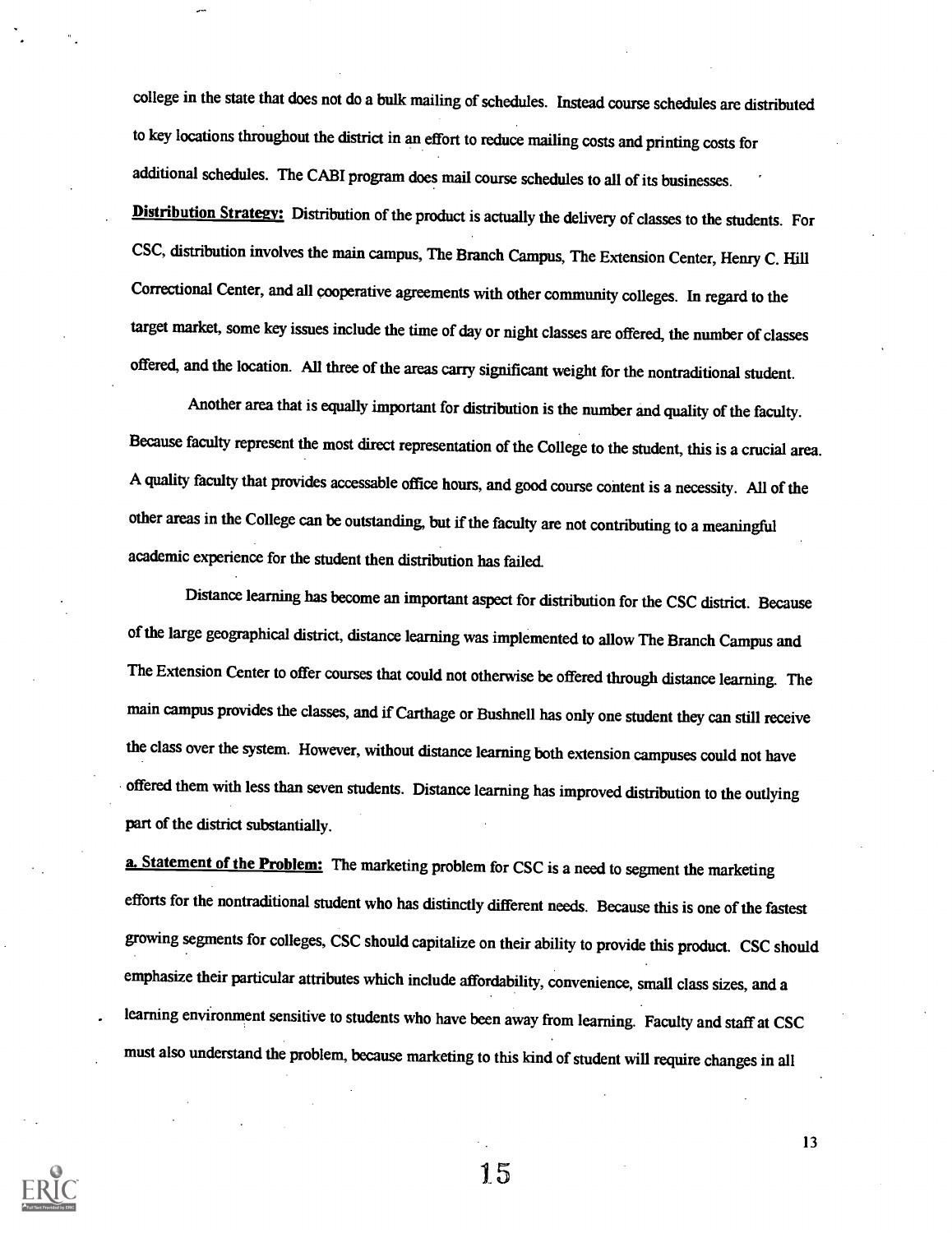areas of the College. Most people in the CSC district are aware of the College, but CSC needs to spend more time creating interesting, desire, and enabling action on the part of the nontraditional students.

**b.** Significance of the problem: The significance of this problem is quite broad, and affects virtually every department at CSC. Everyone will have to market to the nontraditional student, from faculty to the business office. To create value and additional benefits, CSC faculty and staff will have to agree and implement the necessary changes.. Faculty will need to change schedules to afford more convenient times for the nontraditional student. The bookstore, business office, registration, and counselors will also have to expand their hours to better accommodate the students.

c. Proposed Solution: The proposed solution includes several ideas to adequately cover the target market. Environmental scanning needs to be done to determine the CSC image in the community. A random sampling of the community would give a fair assessment of the perception of CSC. Surveying students to determine if CSC is meeting their needs would also be valuable. Learning from current students where they are having difficulties, and in what areas they are satisfied would provide good information.

CSC then needs to expand their hours in the bookstore, financial aid, business office, registration and counseling offices to better serve the nontraditional student. Currently those offices close at 5:00 p.m., and there are also no week-end hours available. If students are not able to get to CSC during regular business hours, which many are not because of job obligations, it becomes an inconvenience for the student to even try. CSC needs to make it easier rather than harder to attract the nontraditional student. CSC can create the awareness, interest, and desire, but if the student is unable to obtain services because the offices are closed, the student is unable to carry out the enrollment action.

Thirdly, CSC needs to create the interest and desire for their programs. For Associate Degree buyers, CSC should develop a degree program that can be earned at night with a specific course plan and schedule for completion. This should be advertised in publications where the potential student can see that in a two-year time frame an Associates Degree can be earned. For many people who are not currently in school, it is intimidating and overwhelming to make that first step toward a degree. CSC can remove some of those fears with a pre-developed schedule designed specifically for the nontraditional student's

1.6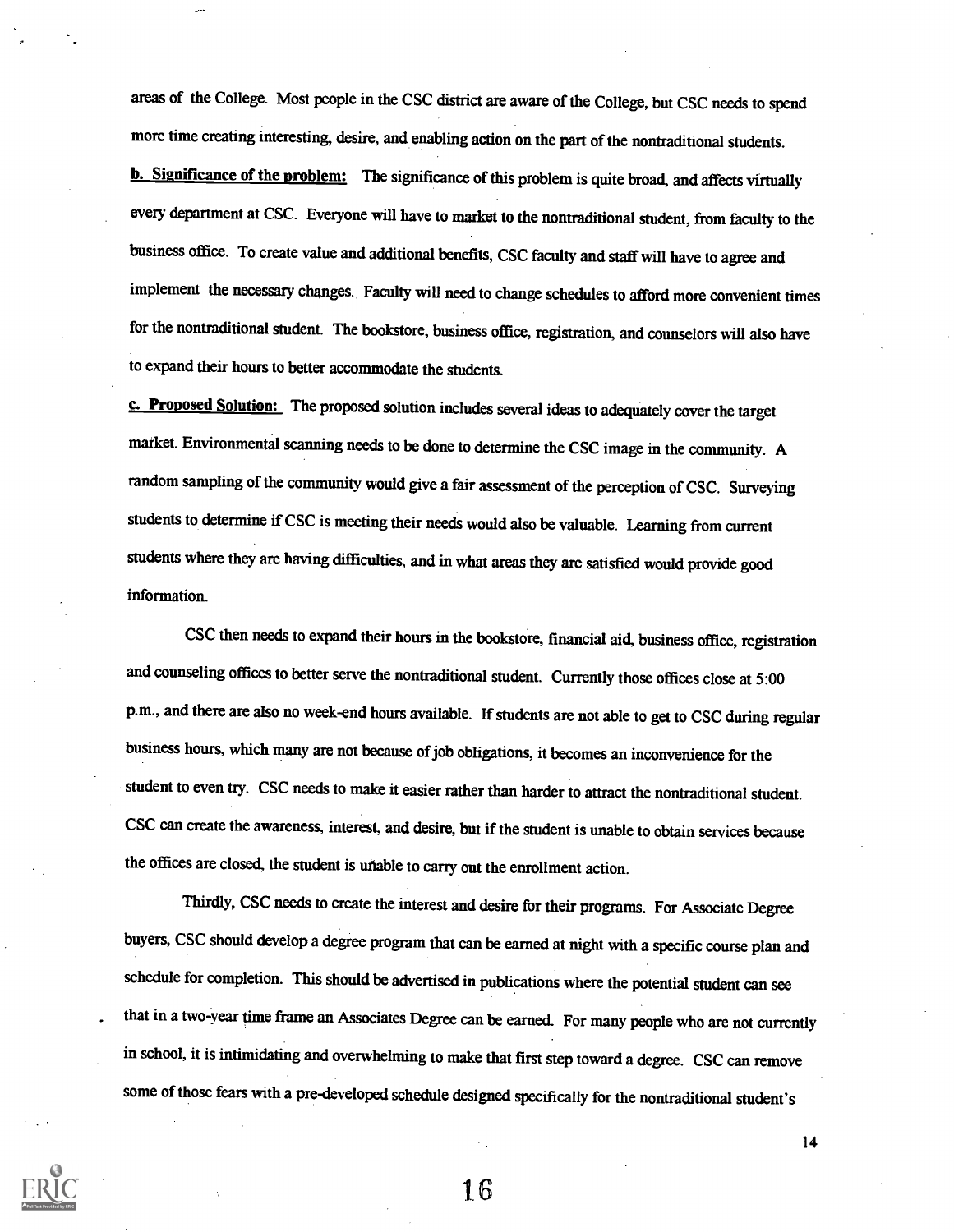needs. New students need to be able to see that if they follow a particular plan they can be finished in a specified period of time. By advertising this schedule in the catalog and various newspapers, CSC can provide a time frame for the student and make an Associate Degree more of a reality. Articulation agreements with the various four-year universities should also be emphasized for those interested in transfer.

The evening Associate Degree program will need the full support of the faculty. Faculty will play an integral role in providing the necessary courses, and working with each other to develop a schedule. New methods of delivery and content will have to be explored to adequately reach some of the students. Distance learning will have to be used by more of the faculty to ensure availability to The Branch Campus and The Extension Center.

Buyers of certificate and vocational programs need programs that will enable them to obtain jobs at graduation. The current scholarship program that is being used for the agriculture and automotive programs needs to be extended to other vocational areas as well. These scholarship programs put the student in direct contact with an owner of a business and provides the basis for establishing a mentor relationship. The student is exposed to a real work experience during the internship portion of the program, and the likelihood of a job is greatly increased.

Most people are already aware of CSC in the community. CSC now needs to create a desire and interest for the nontraditional student to return to school. In addition, CSC will need to extend hours to make the College more accessible for the nontraditional student so they are able to take action. CSC has the ability and the potential to position themselves ahead of their competitors with some slight, but important changes.

Resources: Environmental scanning will be one of the areas that will command the most financial resources of the solution. Existing personnel will have to devote additional time to develop the survey instrument, the necessary demographic distribution for the district, and collecting and tabulating results. For the CSC district, the cost for mailing surveys to the necessary amount of homes in the district would cost approximately \$8,000. A phone survey could be used in place of the mailing, but once again this process would be more labor-intensive. The best financial solution would be to do a phone survey and use



1.7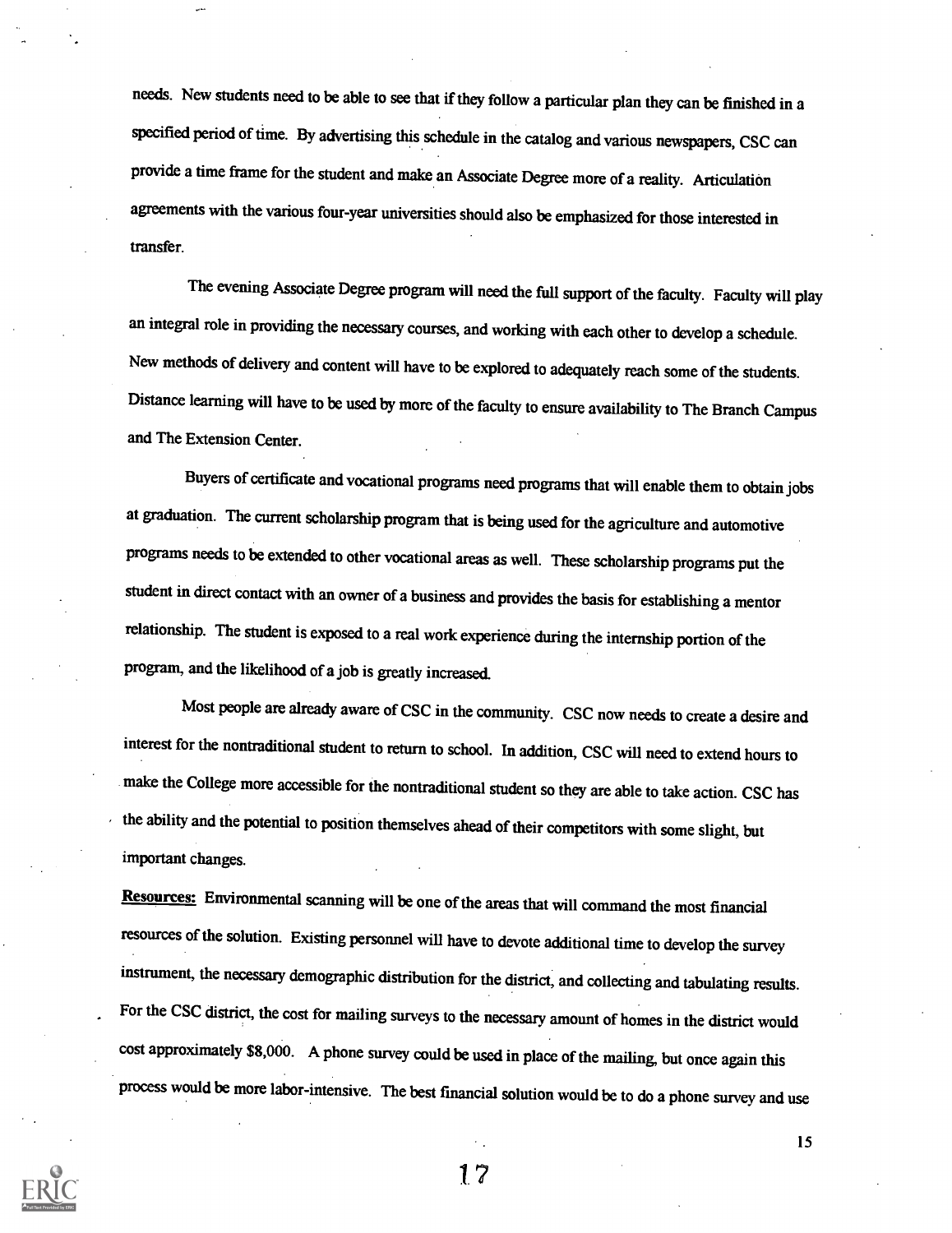current student workers, CSC ambassadors, or members of the Student Government Association. This would reduce the labor costs, and the only additional costs would be long-distance phone charges.

To extend the hours of the various offices of the College to accommodate the target market would require a minimal amount of cost. There would be additional payroll hours required in the various departments for extending the closing time. However, even slight shifts in scheduling could accommodate some of the changes. Initially even extending hours to 6:00 p.m. could help. A rotating scheduling shift that would allow one person to come in an hour later in the morning and stay over the extra hour, with the next week another employee assuming that schedule could be used. In addition, it is possible there are already employees who would rather have the different schedule because it would better fit their needs. Scheduling for a later closing time is an area that could possibly be done with little or no additional payroll hours. Increases in enrollment have the potential of offsetting any additional costs that extension of hours could create.

Resources for faculty would be limited to the extra time to develop the evening Associate Degree Program. This, however, would be a one-shot time investment. This process also would not need new or additional courses, but rather just scheduling changes to offer courses in the sequence necessary so the student could move smoothly along the two-year time frame. After the program was developed, with the exception of minor changes, program input would be finished. There could be a potential need for additional part-time instructors if current instructors are unable to meet the extra demand in the evening. Once again, this area could be offset by increased enrollment.

Advertising for the evening program will involve a significant amount of financial resources. However, this part of the solution is absolutely imperative. CSC must get their message out to the target market that they have this product available. The television ads that show successful people in the community who are CSC graduates needs to be done again. Preferably using those graduates that returned as nontraditional students would allow the target market to identify better. Newspaperads that show the evening associate degree program and the new extended hours in financial aid, admissions, and the bookstore is necessary. The extended hours should be highlighted and accentuated as being done to better serve the needs of the target market. The course schedule and catalog should also have the new



18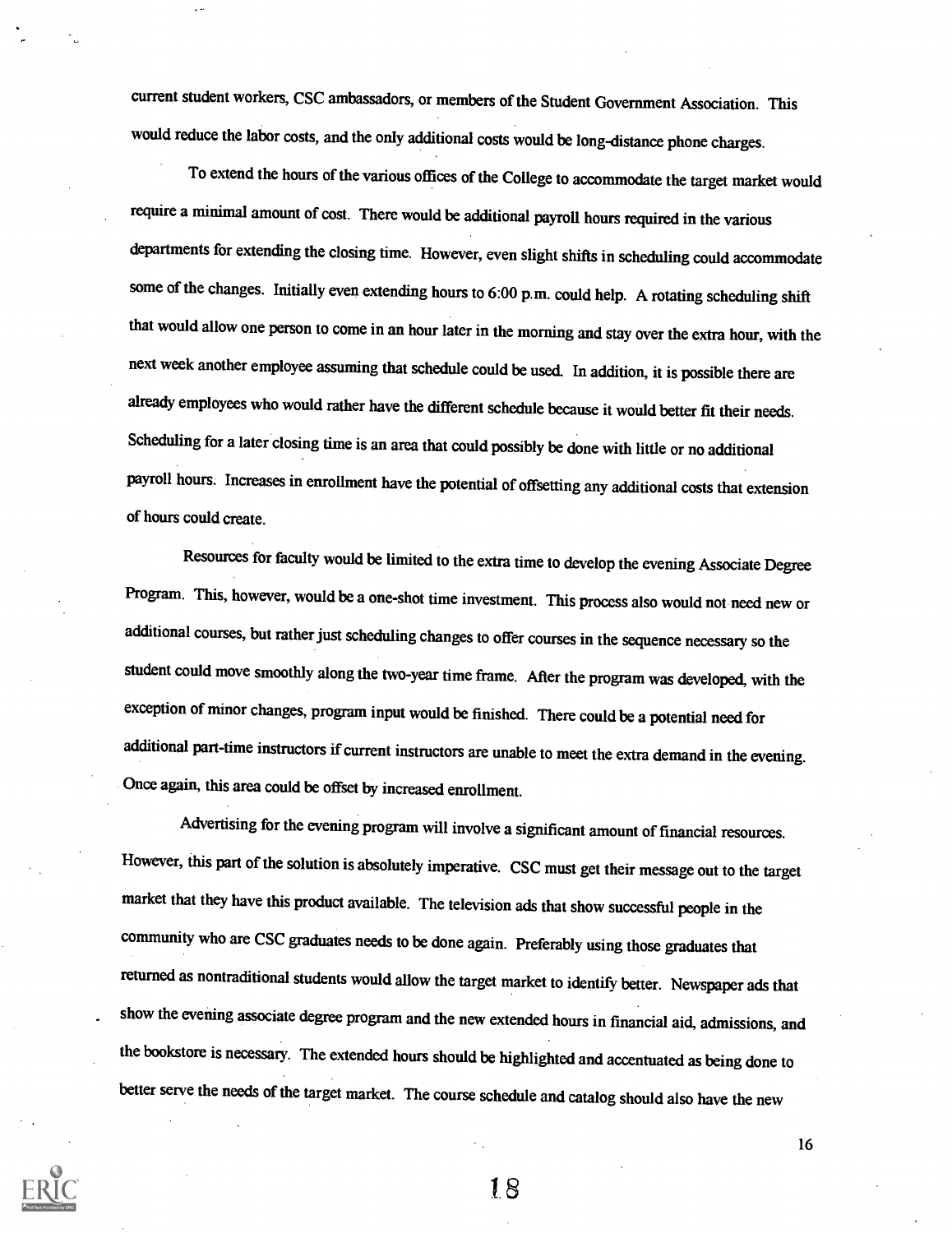evening program with the new extended hours. Anywhere CSC can get their message out to the target market, they need to use.

Timeline: Environmental scanning should take place first, and this will take approximately four months. Development of the evening Associate Degree Program would take approximately one year. Extending hours would begin when the evening program becomes available. Advertising should be done prior to the evening program beginning, preferably six months ahead through the use of the course schedules and catalog. Television, radio, and newspaper ads could be done several months ahead advertising this new program, thereby creating interest and desire in the potential target market.

Implementation: If the timeline is followed fairly closely, implementation should occur with a minimal amount of changes or problems. The key to successful implementation is the necessity of all areas of the College to work together on marketing this product. In the community college setting, everyone has to be involved in the marketing process for it to be successful. Each area of the college has the potential to contribute a value-added benefit by providing good customer service and by responding to the needs of the student.

Follow-up is crucial in this marketing solution. CSC will need to continue to monitor this program and continue to assess the nontraditional student's satisfaction with the program. This can be done with follow-up surveys and faculty input. Adjustments may have to be made, however they should be driven by student need rather than College need. In this particular case, follow-up will be just as important as implementation in providing additional value to the students.



19